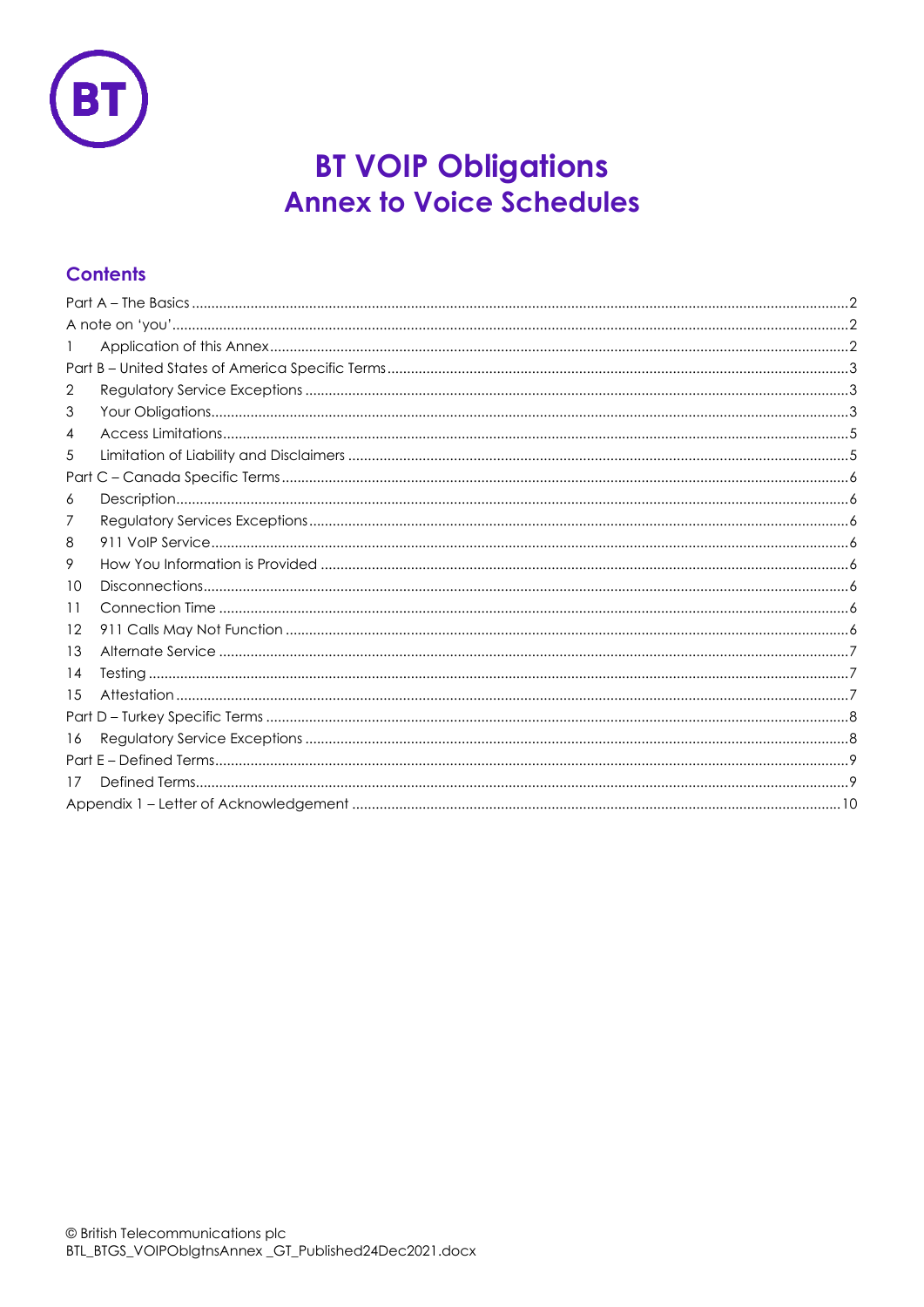

# <span id="page-1-0"></span>**Part A – The Basics**

# <span id="page-1-1"></span>**A note on 'you'**

'You' and 'your' mean the Customer.

Phrases that refer to 'both of us' mean one or both of BT and the Customer, whichever makes sense in the context of the sentence.

# <span id="page-1-2"></span>**1 Application of this Annex**

1.1 The terms in this Annex apply in addition to those in:

1.1.1 the BT One Voice Schedule to the General Terms,

if the Service described in the Schedule is provided by BT to you in the United States of America, Canada or Turkey, as applicable.

- 1.2 Any provider of VOIP service is required to comply with regulatory requirements such as for the routing of emergency calls. This Annex enables BT to comply with relevant regulatory requirements.
- 1.3 You will have obligations regarding emergency calling service laws and you will comply with such laws.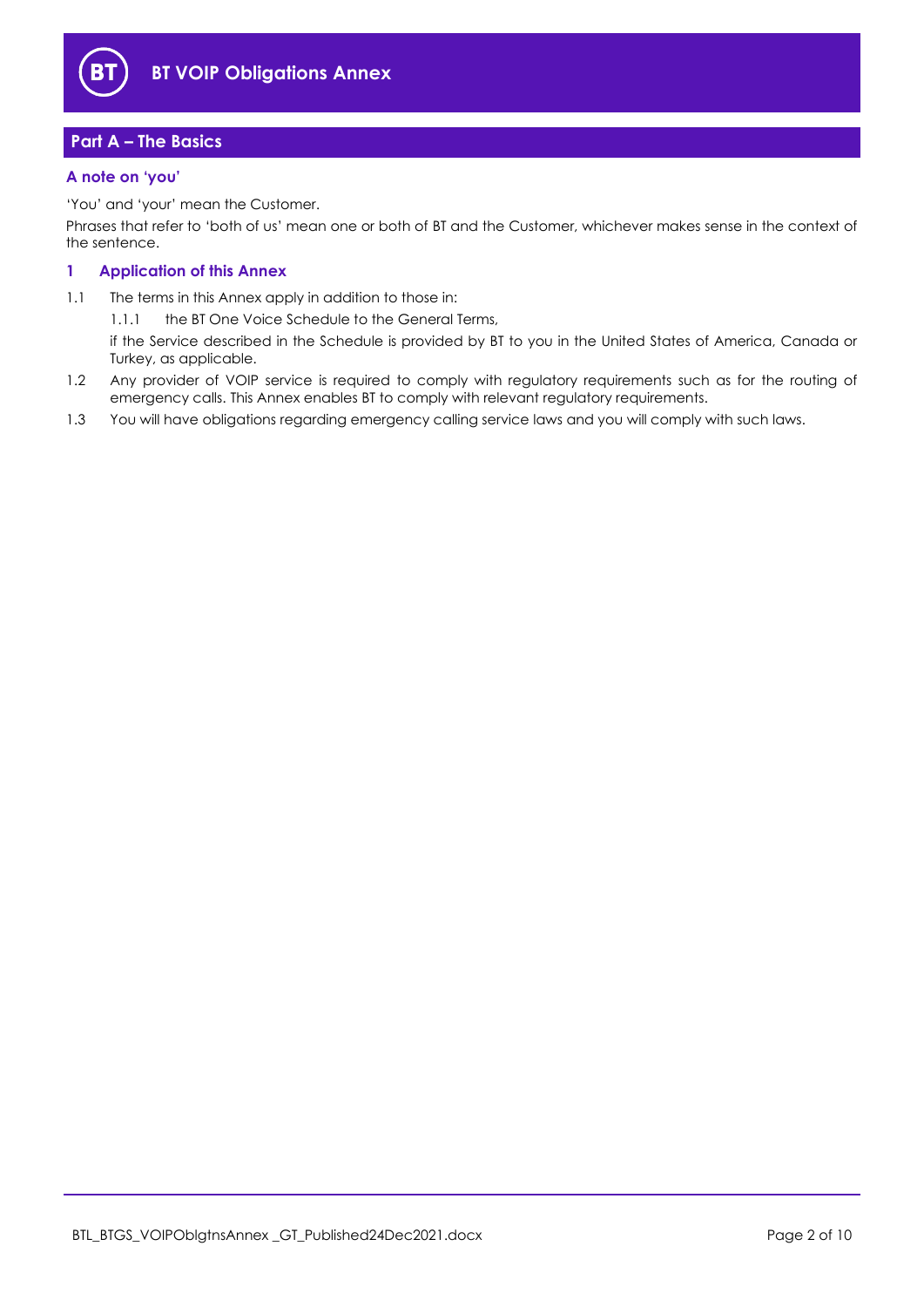

# <span id="page-2-0"></span>**Part B – United States of America Specific Terms**

The terms in this Part B apply where the Service is provided by BT to you in the United States of America.

## <span id="page-2-1"></span>**2 Regulatory Service Exceptions**

- 2.1 BT will not commence provision of the Service until you provide a signed Letter of Acknowledgement stating that you understand the limitations of VOIP and E911 services, that you will communicate the same to the Users, and be responsible for provision and placement of any Sticker Labels or signs on or near equipment used over your WAN to access the Service.
- 2.2 BT will provide E911 service only in locations where E911 service is available and only as described in this Annex. In all other locations, BT will provide Basic 911 service where it is available.
- 2.3 If the 911 service does not work for whatever reason, BT will not be liable for failure to supply the 911 service.
- 2.4 BT will, via BT's PSAP routing supplier determine the TN of the caller and the User's corresponding location information as registered in BT's routing supplier's ALI database. The routing supplier will route the call to the PSAP. A User's ability to access the appropriate PSAP depends on the type, configuration and location of the phone used.
- 2.5 BT will have no ability or obligation to provide emergency calling services for any call that does not include ANI and will not be liable for any Claims arising from any efforts undertaken by BT or BT's routing supplier to provide emergency calling services under such circumstances. The ANI transmitted may be the CPN, TN, DID or BTN depending on your configuration.
- 2.6 BT may refuse provisioning or modification of features of the Service if such provisioning or modification adversely affects the 911 service.
- 2.7 If a User uses a TN from a local exchange area different from where the caller is located, E911 service may be limited or unavailable.
- 2.8 Users whose primary registered locations are not in the US will not be able to access E911 service via VOIP because their non-US TN's may not be processed by underlying emergency services systems and databases.
- 2.9 BT's PSAP service provider will provide call centre services as a fallback to assist with E911 call completion. If BT's PSAP service supplier receives a call for which no ANI record can be found in the 911 database, that call will be routed to an emergency call centre for handling. Call centre personnel will attempt to query the caller for location information and manually route the call to the caller's serving PSAP. All 911 calls that appear to originate from 8XX toll free TN's will also be routed to the emergency call centre. BT will raise a call handling charge per occasion as set out in the applicable Order.
- 2.10 BT may terminate the Service, or any portion of it, if performance is held by an applicable regulatory agency or court to violate any applicable order, regulation, rule or policy.
- 2.11 Attestation -- SHAKEN/STIR is an industry-developed set of protocols and operational procedures designed to authenticate telephone calls and mitigate spoofing and illegal robocalling. BT has implemented the SHAKEN/STIR protocol in the USA. The Parties mutually agree that one of the three following attestations -- Attestation A/Full, Attestation B / Partial, or Attestation C / Gateway -- will be applied as BT deems appropriate under applicable law, prevailing industry guidelines and the relevant supplier agreements BT has signed.

#### <span id="page-2-2"></span>**3 Your Obligations**

- 3.1 In order for BT to provide E911 service you will:
	- 3.1.1 provide a signed Letter of Acknowledgement;
	- 3.1.2 register the initial and primary physical locations of all your Users who will access and use BT's VOIP service;
	- 3.1.3 follow BT's procedures and instructions and communicate to each of your Users their own procedures and instructions for updating a User's registered physical location as soon as a User moves to a new location from which they might access BT's VOIP service and ensure that your Users follow such instructions. This includes providing a contact for Users to call to request location changes. That contact will be responsible for contacting BT to make such changes and will be available 24 hours a day, 7 days per week. In the absence of a contact available 24 hours a day, 7 days a week, you must purchase an application that will enable your Users to update their location information in the databases of the provider of BT's 911 solution;
	- 3.1.4 ensure (via the placement of Sticker Labels on handsets or other means) that Users do not use the Service unless the Users' current location corresponds to the location information registered in the PSAP routing supplier's ALI database;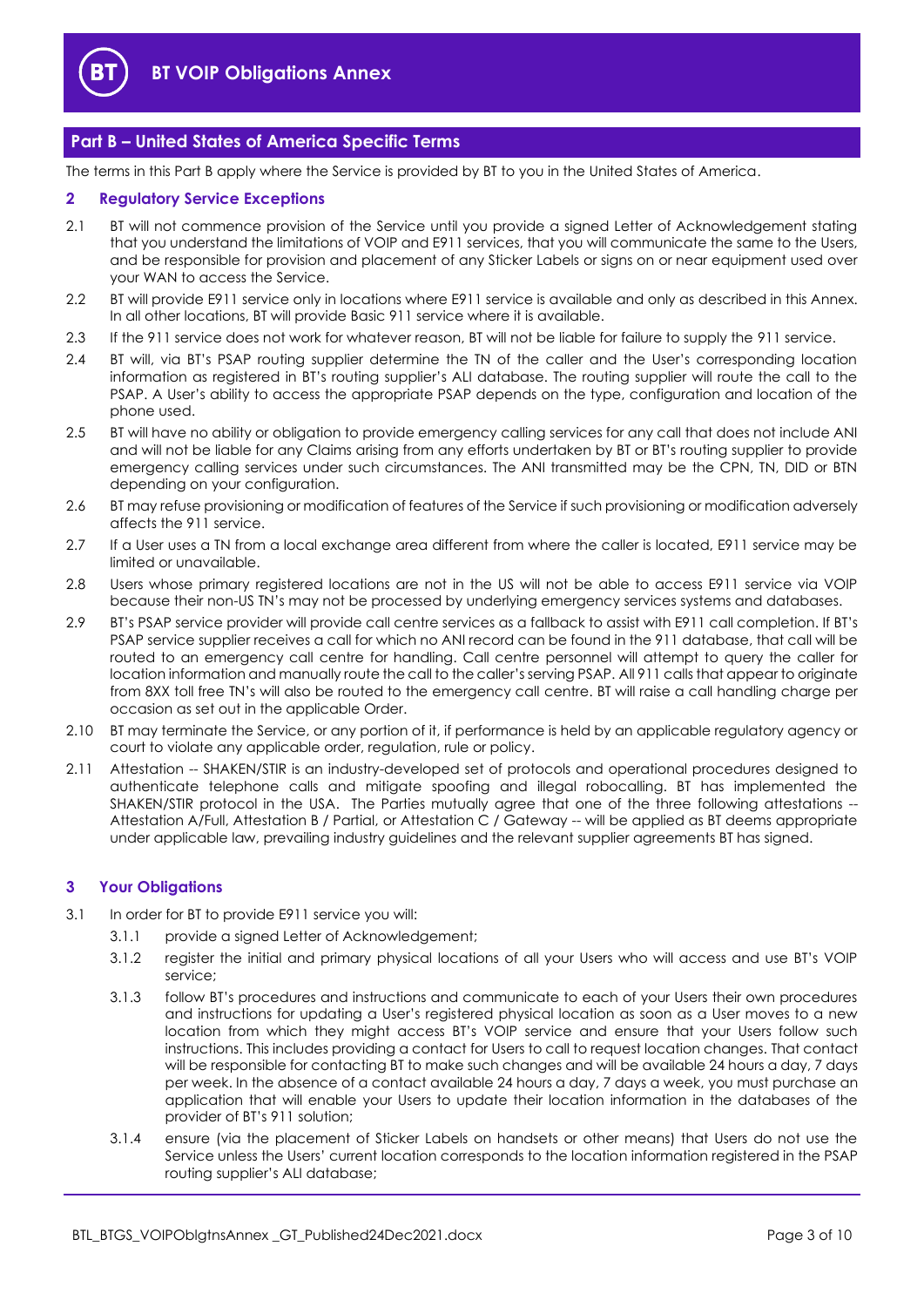

- 3.1.5 ensure that neither you nor your Users block their TN on their PBX's or handsets when calling 911;
- 3.1.6 provide live technical assistance 24 hours a day, 7 days per week, in the event that a PSAP needs to provide information that may assist with call trace, hostage situations, investigation of prank calls and other related activities; and
- 3.1.7 ensure that if a User is located in an area where the PSAP does not support E911, and does not have immediate access to the User's location when the User calls 911, that the User is prepared to give the operator the location information.
- 3.2 If you provide BT with an incomplete list of ANI addresses, or generic address locations, then you will be responsible for providing the PSAP, or responders, with the complete and accurate location information of the User requesting emergency services.
- <span id="page-3-0"></span>3.3 For each TN or DID number used in connection with the Service you are responsible for providing and ensuring that your Users provide and keep up-to-date a correct and valid emergency response address for that number with sufficient information to enable emergency responders to locate the calling party, including if the User location is a multi-story building, you will provide floor and suite number as a minimum in addition to address information.
- 3.4 You will promptly update information provided under Paragraph [3.3](#page-3-0) whenever necessary to reflect changes and will ensure it is accurate and complete at all times. BT will forward the ANI with every call to BT's PSAP routing supplier for processing.
- 3.5 You will ensure that a User updates their location information as soon as that User moves to a new location from where it might access BT's VOIP service. It may take up to 75 minutes for a User's updated location information to be validated and accepted in the PSAP routing supplier's database. You will ensure that the Users know that E911 service will not be available from an updated location until validation and acceptance is complete.
- 3.6 You and your Users will waive any privacy afforded by non-listed/non-published services to the extent necessary to furnish information to BT's PSAP supplier or the PSAP, and you will be responsible for ensuring that the Users are informed and understand that their privacy rights are waived.
- 3.7 You will upload only landline or VOIP User records that are registered to your account into BT's PSAP routing supplier's database. Mobile phone records may not be entered into BT's PSAP routing supplier's database.
- <span id="page-3-1"></span>3.8 You represent and warrant that you will notify all Users of the Service of the procedures that the Users will follow to register a new location before moving an IP phone or soft-phone and the effects of re-registration of User addresses on existing User office phones and E911. You will be responsible for any third-party Claims and liability arising from your failure to comply with this Paragrap[h 3.8.](#page-3-1)
- 3.9 BT will provide access to E911 for the Service only at the User's registered site locations. If a VOIP phone is used at a location other than at the User's registered site locations, E911 will not operate properly. You are responsible for informing Users that it is their responsibility to use the tools available to update their registered address.
- 3.10 You represent and warrant that neither you nor your Users will misrepresent or conceal the nature, origin, or destination of any of your or your User's traffic, and will use reasonable efforts to transmit your signalling ANI or equivalent information regarding the User originating each call.
- 3.11 You will test the 911 service after initial installation in collaboration with BT and BT's 911 routing supplier and periodically throughout the duration of Service. You will inform BT if any issues are noted with the 911 service. You will test the location update process with BT and share results of such tests at BT's request.
- <span id="page-3-2"></span>3.12 If the Service enables Users to use the Service at locations other than yours or the Users registered site locations ("**Nomadic Service**"), BT may not detect when a User uses the Service at such locations, and you warrant you will:
	- 3.12.1 detect when a User has moved their VOIP phone (any device used for VOIP calling) to a non-registered location, and suspend service unless and until either you verify that the User is at the location for which the phone is registered for Service or re-register the phone for Service at the User's current location;
	- 3.12.2 only permit Nomadic Service when E911 calls made via the Nomadic Service include the information needed to route that call to the PSAP serving that location in the manner required by the FCC E911 requirements; and
	- 3.12.3 otherwise block all VOIP calls attempted to be made via the Nomadic Service. Users who use a phone at a Site where Service has been enabled, but which the ANI has been registered at another location, will still be able to place the outbound 911 call; however the calls will be directed to the PSAP for the ANI and not necessarily the PSAP serving the location where the phone is located.
- 3.13 You will be responsible for all third-party Claims and liability arising from your failure to comply with Paragraph [3.12.](#page-3-2)
- 3.14 BT will only store query records for 90 days after the end of each billing cycle and which relate to that billing cycle.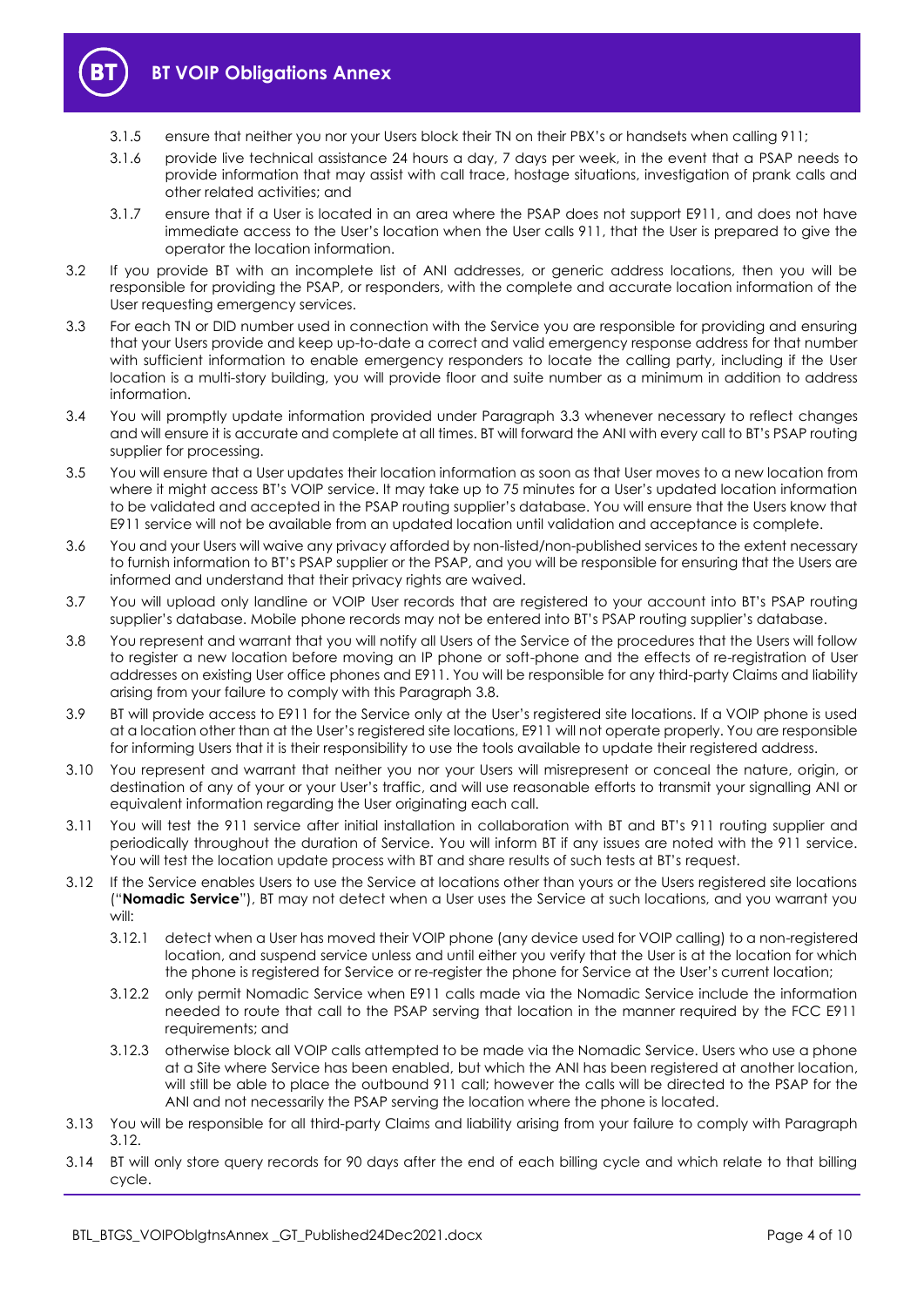

# <span id="page-4-0"></span>**4 Access Limitations**

- <span id="page-4-2"></span>4.1 The Service, including Basic 911 and E911 will not be available if:
	- 4.1.1 the access connection is not available;
	- 4.1.2 there is a loss of electricity service at a Site which may interrupt the Service. You are responsible for the implementation of any battery backup system for the Service that you deem necessary; or
	- 4.1.3 any Customer Equipment failures or malfunctions. It is your responsibility to ensure that all Customer Equipment is properly connected and configured.
- 4.2 BT will not be liable for any loss or damages related to loss of Service including Basic 911 and E911 services if any of the events listed in Paragraph [4.1](#page-4-2) occurs.

# <span id="page-4-1"></span>**5 Limitation of Liability and Disclaimers**

- 5.1 To the extent allowed under Applicable Law, you agree that if there is no gross negligence or wilful misconduct by BT, BT's directors, officers, employees, and agents, BT will not be liable for any loss or damage sustained by you, your interconnecting carriers or your Users due to any failure in or breakdown of the communications facilities associated with providing the Basic 911 or E911 services, or for any delay, interruption or degradation of the Basic 911 or E911 Service whatsoever that is beyond BT's control. Both of us waive any claim that these exclusions or limitations deprive either of us of an adequate remedy or cause the Contract to fail in its essential purpose.
- 5.2 You agree to indemnify, defend, and hold harmless BT, BT's directors, officers, employees, agents, consultants, contractors, subcontractors, BT affiliates or BT's other representatives from any Claims by any party or parties arising out of or related to:
	- (a) any third party Claims;
	- (b) any governmental or administrative actions;
	- (c) the use or attempted use of the Services for purposes of placing Basic 911 or E911 calls;
	- (d) any breach of the Contract by you;
	- (e) any claims of invasion of the right of privacy or confidentiality of any person or persons based upon disclosure to the applicable PSAP in accordance with the Contract;
	- (f) all other Claims to the extent arising out of any act or omission by you, your agents, or any User, caused or claimed to have been caused, directly or indirectly, by the installation, operation, removal, presence, condition, occasion or use of 911 service features and the equipment associated with the 911 service, or by any Services furnished by BT in connection with the 911 service, including but not limited to, the identification of the TN, address or name associated with the telephone used by the party or parties accessing 911 service , provided BT was acting in accordance with the General Terms , the Service Schedule and this VOIP Obligations Annex; and
	- (g) for physical injury or death or damage to real property, except to the extent caused by BT's gross negligence or wilful misconduct.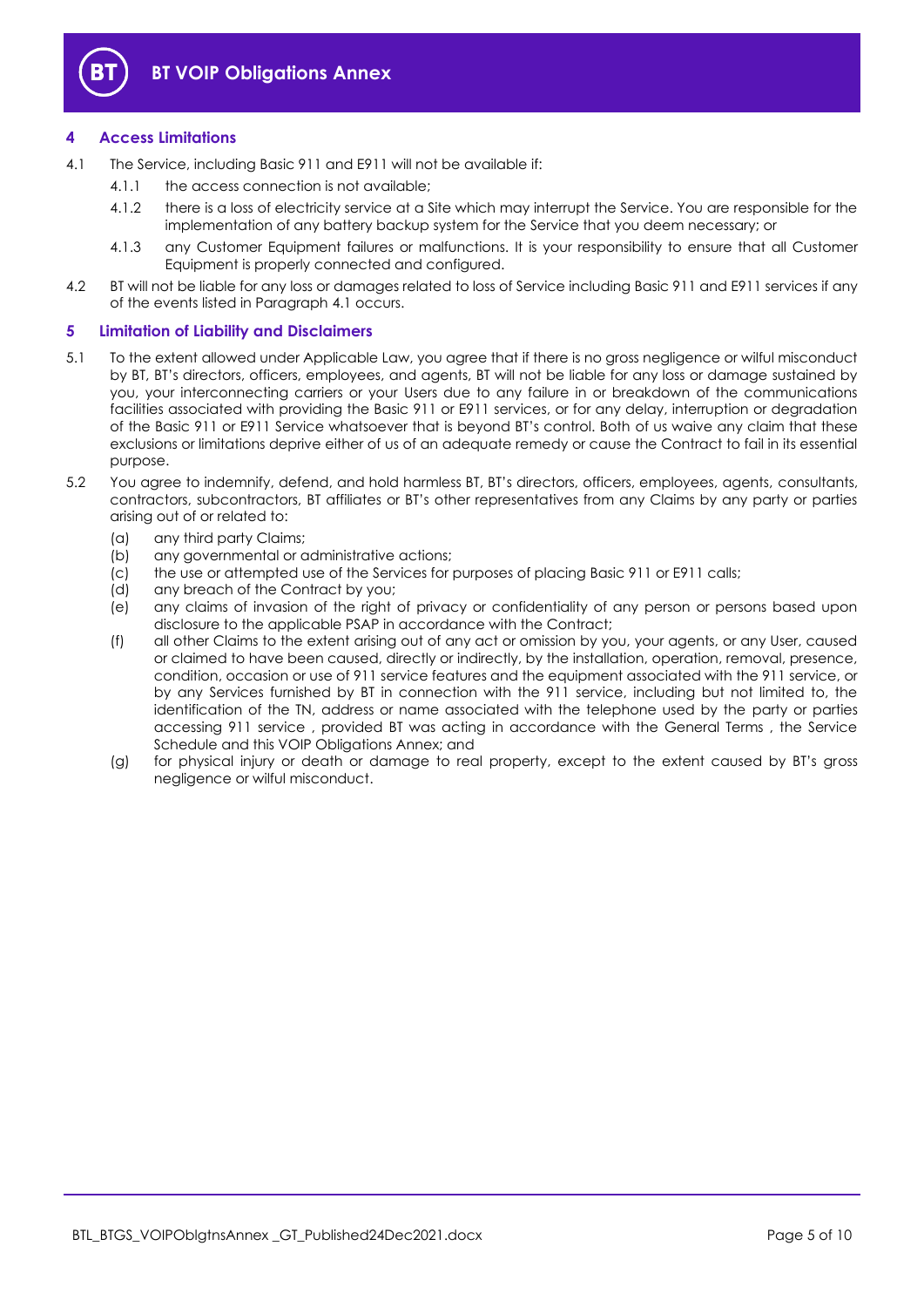

# <span id="page-5-0"></span>**Part C – Canada Specific Terms**

The terms in this Part C apply where the Service is provided by BT to you in Canada.

#### <span id="page-5-1"></span>**6 Description**

6.1 VoIP services allow your Users to make or receive telephone calls over the Internet to or from the PSTN. The nature of VoIP telephone calls, create unique limitations and circumstances, and differences exist between traditional telephone service and VoIP telephone services, including the lack of traditional 911 emergency services.

#### <span id="page-5-2"></span>**7 Regulatory Services Exceptions**

7.1 BT will not commence provision of the Service until you provide a signed Letter of Acknowledgement stating that you understand the limitations of VOIP services, that you will communicate the same to your Users, and be responsible for provision and placement of any Sticker Labels or signs on or near equipment used over your WAN to access the Service.

#### <span id="page-5-3"></span>**8 911 VoIP Service**

- 8.1 Emergency calls to 911 through your VoIP Service will be handled differently to a traditional phone service. The following provisions describe the differences and limitations of 911 emergency calls.
- 8.2 Placing 911 calls: When your Users make a 911 emergency call, the VoIP service will attempt to automatically route your User's 911 call through a third-party service provider to the PSAP corresponding to your address(es) recorded on your account. Due to the limitations of the VoIP telephone services, your User's 911 call may be routed to a different location. For example, your User's 911 call may be forwarded to a third-party specialised call centre that handles emergency calls. This call centre is different from the PSAP that would answer a traditional 911 call which has automatically generated your address information, and consequently, your User may be required to provide their r name, address, and telephone number to the call centre.

#### <span id="page-5-4"></span>**9 How You Information is Provided**

- 9.1 The VoIP service will attempt to automatically provide the PSAP dispatcher or emergency service operator with the name, address and telephone number associated with your account. For technical reasons, the dispatcher receiving the call may not be able to capture or retain the name, address and telephone number associated with your account. Therefore, when making a 911 emergency call, your User must immediately inform the dispatcher of their location (or the location of the emergency, if different). If your User is unable to speak, the dispatcher may not be able to locate your User if location information is not up to date, or is incorrect.
- 9.2 Correctness of information: You will provide, maintain, and update the contact information (including name, address and telephone number) for your account. If you do not correctly identify the actual location where you are located, or if your account information has recently changed or has otherwise not been updated, 911 calls may be misdirected to an incorrect emergency response site.

#### <span id="page-5-5"></span>**10 Disconnections**

10.1 Your Users must not disconnect the 911 emergency call until told to do so by the dispatcher, as the dispatcher may not have the correct number or contact information. If your Users are inadvertently disconnected, your Users must call back immediately.

#### <span id="page-5-6"></span>**11 Connection Time**

11.1 For technical reasons, including network congestion, it is possible that a 911 emergency call will produce a busy signal or will take longer to connect when compared with traditional 911 calls.

#### <span id="page-5-7"></span>**12 911 Calls May Not Function**

- 12.1 For technical reasons, the functionality of 911 VoIP emergency calls may cease or be limited in various circumstances, including but not limited to:
	- (a) Failure of the Service or your Service access device: If your Service access device fails or is not configured correctly, or if your VoIP service is not functioning correctly for any reason, including power outages, VoIP service outage, suspension or disconnection of your Service due to billing issues, network or Internet congestion, or network or Internet outage in the event of a power, network or Internet outage. You may need to reset or reconfigure the system access equipment before being able to use the VoIP Service, including 911 emergency calls;
	- (b) Changing locations: If you move your Service access device to a different location to that set out in your account information or otherwise on record with BT;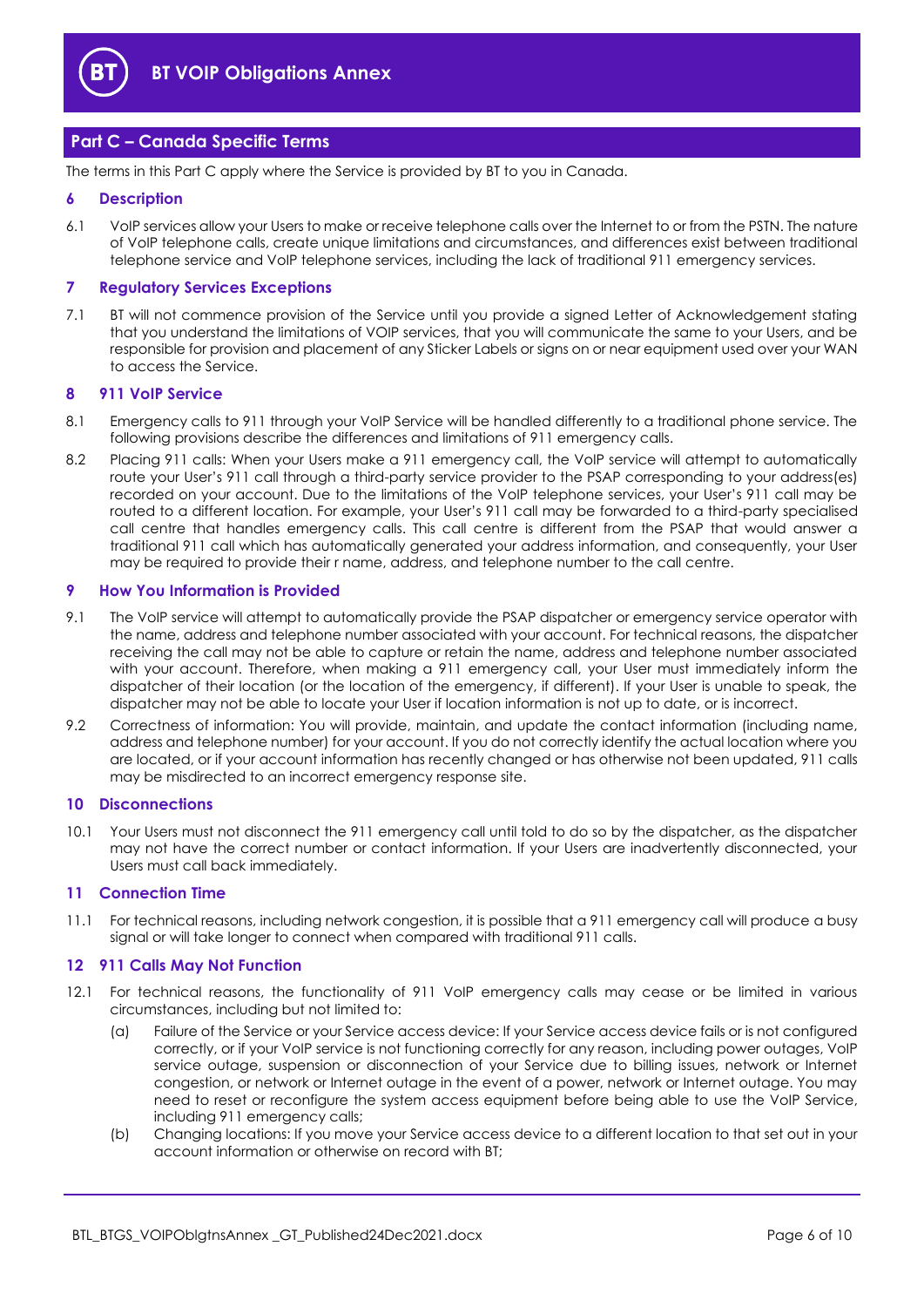

- (c) Sending a non-authorized Telephone Number: If your User makes the 911 call from a number that is not registered with BT; and
- (d) Emergency services cannot be reached from phones connected to an IP PBX indirectly connected to the Service, including but not limited to IP phones or softphones (including mobile phone clients) at your remote locations that are not registered to the Service.

# <span id="page-6-0"></span>**13 Alternate Service**

13.1 If you are not comfortable with the limitations of 9-1-1 emergency calls, BT recommends that you terminate the VoIP services or consider an alternate means for accessing traditional 911 emergency services.

# <span id="page-6-1"></span>**14 Testing**

14.1 You will test the 911 service after initial installation in collaboration with BT and BT's 911 routing supplier and periodically throughout the duration of Service. You will inform BT if any issues are noted with the 911 service. You will test the location update process with BT and share results of such tests at BT's request.

# <span id="page-6-2"></span>**15 Attestation**

15.1 SHAKEN/STIR is an industry-developed set of protocols and operational procedures designed to authenticate telephone calls and mitigate spoofing and illegal robocalling. BT has implemented the SHAKEN/STIR protocol in Canada. The Parties mutually agree that one of the three following attestations -- Attestation A/Full, Attestation B / Partial, or Attestation C / Gateway -- will be applied as BT deems appropriate under applicable law, prevailing industry guidelines and the relevant supplier agreements BT has signed.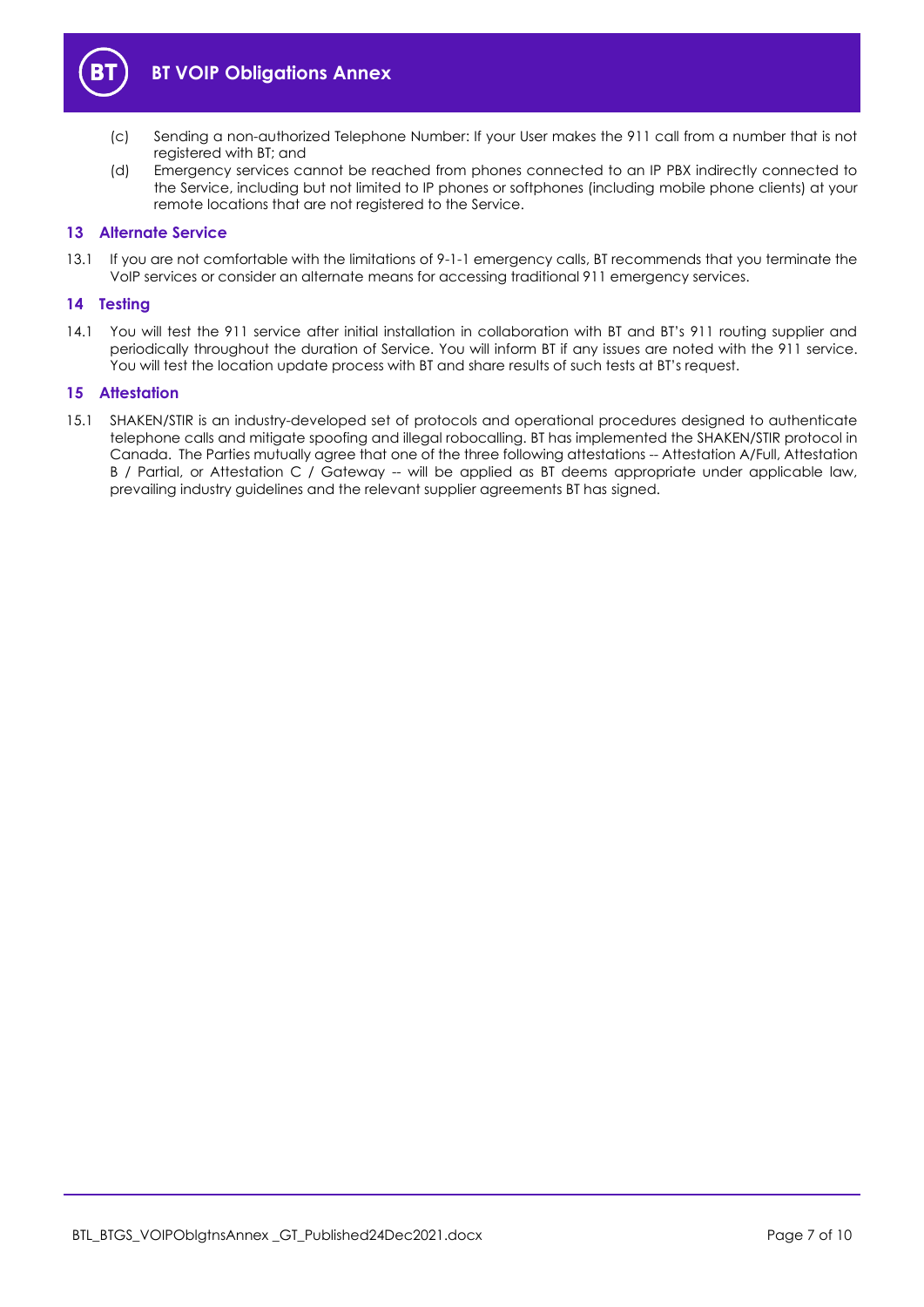

# <span id="page-7-0"></span>**Part D – Turkey Specific Terms**

The terms in this Part C will apply if the Service is provided by BT to you in Turkey.

# <span id="page-7-1"></span>**16 Regulatory Service Exceptions**

- 16.1 Emergency services handling is based on the address information that you provide to BT as part of the service subscription process.
- 16.2 You will provide BT with the correct address information in compliance with current regulations to ensure emergency call handling can be performed by BT.
- 16.3 You will inform BT immediately of any change of address. If you do not inform BT of any change of address, BT will not be liable for the provision of emergency calling services to the new address.
- 16.4 You may route all emergency calls from your PBX to your existing PSTN provider. It is your decision to define emergency call routes to BT or to another operator.
- 16.5 Subject to Paragraph [16.6,](#page-7-2) BT will use commercially reasonable endeavours to provide you with emergency calling services.
- <span id="page-7-2"></span>16.6 BT will not be liable where emergency calling services are not available for reasons caused by the relevant emergency service unit that the emergency call is routed to.
- 16.7 BT will deliver emergency calls originated from non-geographic TN ranges, which have no stable geographical location associated with them, to the relevant emergency service providers based on the address provided by you at the point of subscription of the Service.
- 16.8 BT may change these terms to the extent reasonably necessary following a change in the relevant national laws or regulations.
- 16.9 'BT One Voice Anywhere' and 'BT One Voice Mobile Access' will not be available in Turkey until the current applicable regulatory restrictions are lifted and you will not try to use 'BT One Voice Anywhere' and 'BT One Voice Mobile Access' applications in Turkey.
- 16.10 In the case of indirect access, BT may use Turk Telekomunikasyon A.S. infrastructure to handover the calls originated from the Site and BT is not liable for any technical and commercial issues arising from the Turk Telekomunikasyon A.S services.
- 16.11 BT will not liable for any failure or delay to:
	- 16.11.1 provide the Service; and

16.11.2 initiate the process to port a TN, if required,

Until the required access circuits and facilities are installed at the Site.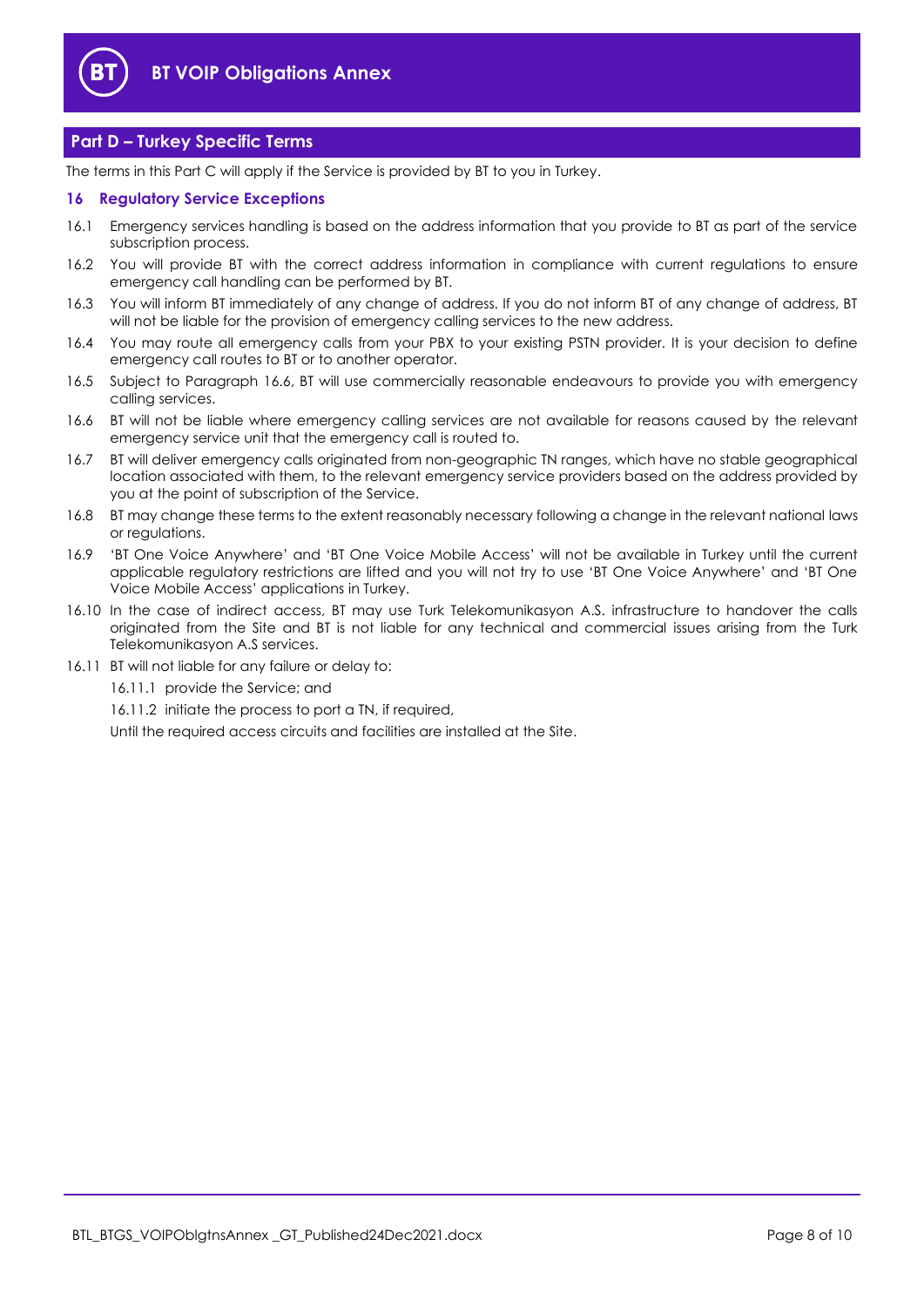

# <span id="page-8-0"></span>**Part E – Defined Terms**

# <span id="page-8-1"></span>**17 Defined Terms**

In addition to the defined terms in the General Terms and the BT One Voice Schedule capitalised terms in this Annex will have the following meanings (and in the case of conflict between these defined terms and the defined terms in the General Terms and the BT One Voice Schedule, as applicable, these defined terms will take precedence for the purposes of this Annex):

"**911**" means the phone number that a User calls in the United States of America and Canada to report an emergency.

"**ALI**" means automatic location information.

"**ANI**" means automatic number information.

"**Basic 911**" service means an emergency calling service that routes a 911 call to the nearest appropriate PSAP, and that requires the caller to provide location information as this is not automatically obtained.

"**BTN**" means billing telephone number.

"**Claims**" means suits, proceedings, expenses, losses, liabilities, or damages.

"**CPN**" means calling party number.

"**DID**" means direct inward dialling.

"**Enhanced 911**" or "**E911**" service means an emergency calling service that routes a 911 call to the nearest appropriate PSAP via a dedicated E911 network, and that transmits to the PSAP the ANI and the caller's physical address stored in the ALI database.

"**FCC**" means Federal Communications Commission of the United States of America.

"**Internet**" means a global system of interconnected networks that use a standard Internet Protocol to link devices worldwide.

"**Internet Protocol**" or "**IP**" means a communications protocol for devices connected to the internet that specifies the format for addresses and units of transmitted data.

"**Letter of Acknowledgement**" means a letter of acknowledgement in the form set out in Appendix 1 of this Annex signed by you.

"**Nomadic Service**" has the meaning given in Paragrap[h 3.12.](#page-3-2)

"**PBX**" means Private Branch Exchange.

"**PSAP**" means public safety answering point.

"**PSTN**" means Public Switched Telephone Network, which is the concentration of the world's public circuit switched telephone networks.

"**Service**" means the BT One Voice SIP Trunking

"**Sticker Labels**" means labels stuck onto a User device to notify the User of 911 limitations. BT provided labels are available on request.

"**TN**" means telephone number.

"**Voice-over-Internet-Protocol**" or "**VOIP**" means delivery of voice and multimedia communications over Internet Protocol networks.

"**WAN**" means Wide Area Network, the infrastructure that enables the transmission of data between Sites.